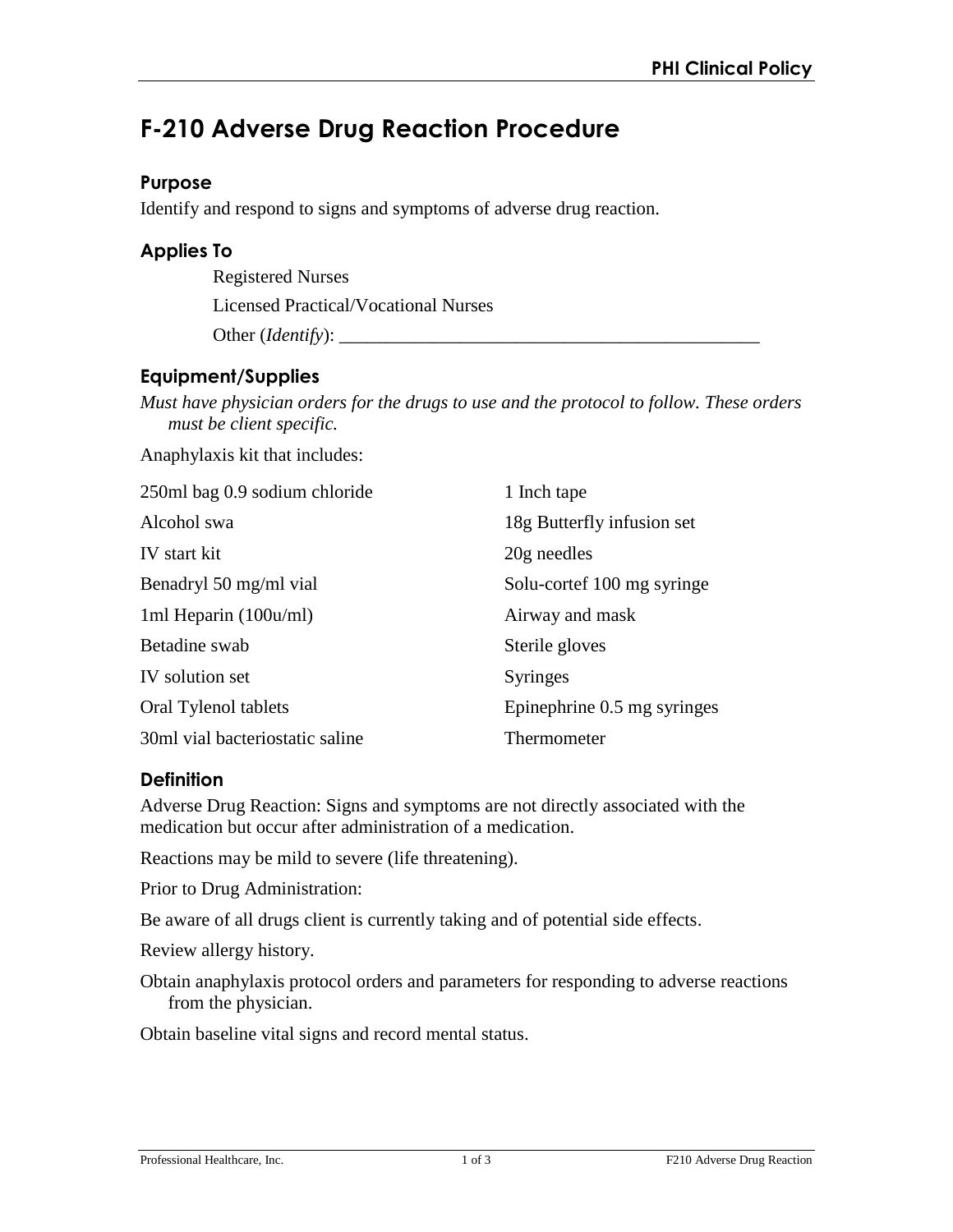#### **Procedure**

*Note: It is important to follow physician parameters and orders when responding to a suspected adverse drug reaction.* 

- 1. Observe for signs and symptoms of adverse reaction.
	- a. **Central Nervous System:** headache, tremors, dizziness, muscle spasms, confusion.
	- b. **Gastrointestinal:** nausea, vomiting, diarrhea, cramps, abdominal pain.
	- c. **Skin:** rash, flushing, swelling of eyelids and lips, erythema, urticaria.
	- d. **Cardiovascular:** dizziness, hypotension, arrythmia, tachycardia, bradycardia.
	- e. **Respiratory:** shortness of breath, wheezing, stridor, dyspnea on exertion, respiratory depression.
- 2. Report signs and symptoms to physician.
- 3. Discontinue drug administration.
- 4. Institute treatment/emergency measures as directed by physician or per protocol.
- 5. Maintain airway, support breathing, and circulation.
- 6. Activate emergency medical system as needed.

#### **Documentation Guidelines**

Document in the clinical record:

- 1. Date, time, and nature of onset of symptoms.
- 2. Time of onset in relation to medication administration.
- 3. Emergency actions taken and the client's response.
- 4. To whom and under what conditions responsibility for the client was transferred to others (i.e. rescue squad/hospital staff).
- 5. Allergy/adverse reaction.
- 6. Complete adverse drug reaction/incident report form.
- 7. Notify pharmacy within 24 hours of reaction.
- 8. Inform client of reaction/suspected allergy and instruct on avoidance of specific medication.
- 9. Note allergy on medication profile flag clinical chart.

#### **Related Procedures**

None.